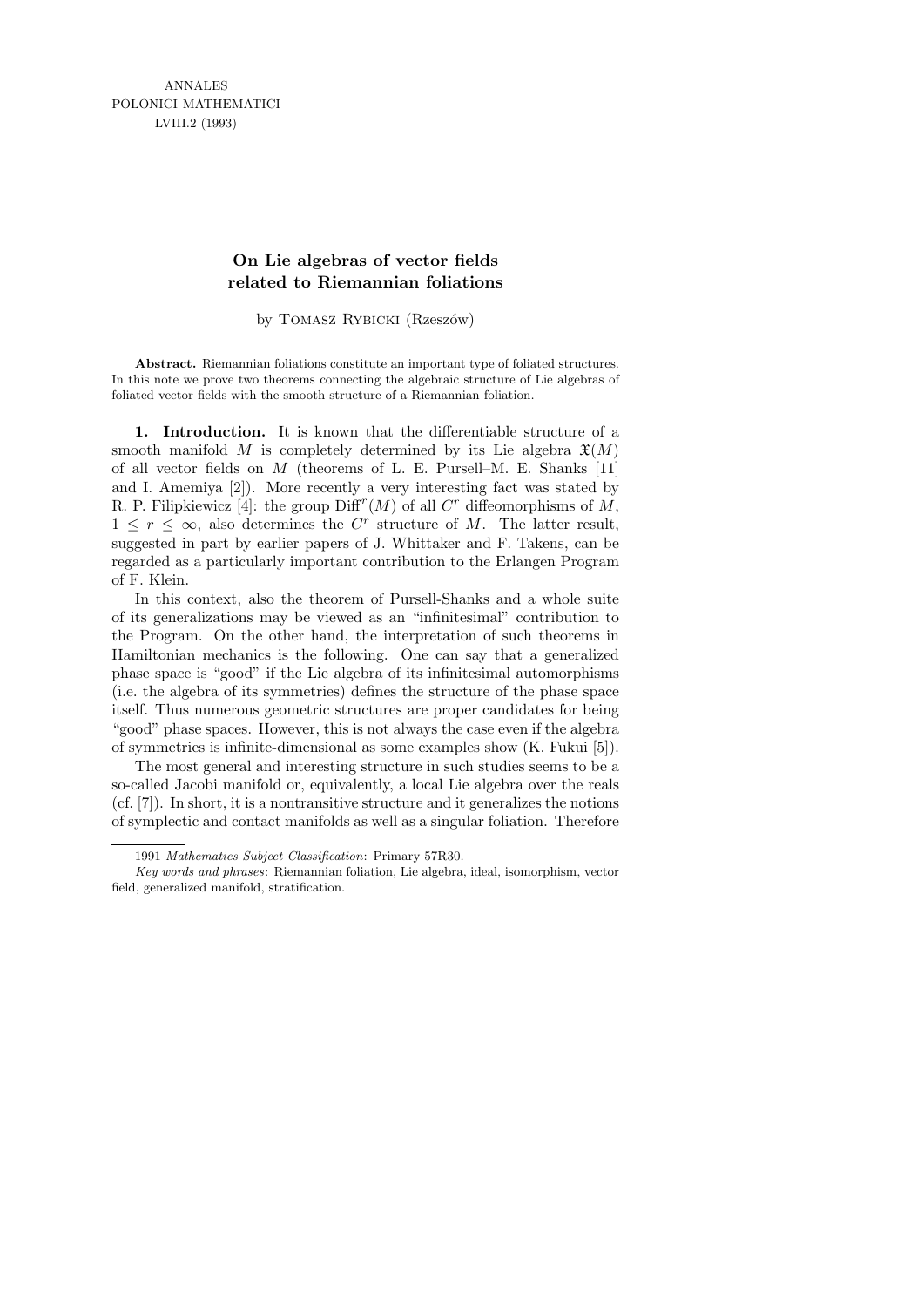it is an important matter to know whether Pursell–Shanks type theorems hold for foliations (see [2], [6], [12], [13] and also [1], [5], [15]).

In this note we present two results concerning Riemannian foliations. These are foliations with a bundle-like metric (i.e. the leaves remain locally at constant distance) and constitute "a good model for situations drawn from mechanics and physics" (P. Molino [9]).

For simplicity we restrict ourselves to the  $C^{\infty}$  smooth category.

2. Statement of main results. Let  $(V, \mathcal{F})$  be an arbitrary foliated manifold. By  $\mathcal{I}(V, \mathcal{F})$  we denote the Lie algebra of all vector fields tangent to the leaves. A vector field  $X$  on  $V$  is called *foliated* if its flow transforms each leaf of  $\mathcal F$  into a leaf of  $\mathcal F$ . This can also be defined by the property

$$
[X, Y] \in \mathcal{I}(V, \mathcal{F}) \quad \text{ for any } Y \in \mathcal{I}(V, \mathcal{F}).
$$

Let  $\mathfrak{X}(V, \mathcal{F})$  be the Lie algebra of foliated vector fields. Then  $\overline{\mathfrak{X}}(V, \mathcal{F})$  stands for the quotient  $\mathfrak{X}(V, \mathcal{F})/\mathcal{I}(V, \mathcal{F})$  and its elements are called transversal vector fields ([8]). These are sections of the normal bundle  $N(V,\mathcal{F})$ .

Now let  $(M_i, F_i)$ ,  $i = 1, 2$ , be nontrivial (i.e.  $0 < \dim F_i < \dim M_i$ ) Riemannian foliations with  $M_i$  compact and connected. Then the leaf closures constitute a new decomposition of  $M_i$  into imbedded submanifolds, and moreover it is a singular Riemannian foliation denoted by  $F_i$ . The leaf space  $M_i/\overline{F}_i$  then admits a Satake manifold structure (cf. [9]).

THEOREM 1. If there exists a Lie algebra isomorphism  $\Phi$  of  $\overline{\mathfrak{X}}(M_1,F_1)$ onto  $\overline{\mathfrak{X}}(M_2, F_2)$  then there exists a Satake diffeomorphism  $\varphi$  of  $M_1/\overline{F}_1$  onto  $M_2/\overline{F}_2$  such that  $\varphi_* = \Phi$ .

THEOREM 2. If there exists a Lie algebra isomorphism  $\Phi$  of  $\mathfrak{X}(M_1, F_1)$ onto  $\mathfrak{X}(M_2, F_2)$  then there exists a diffeomorphism  $\varphi$  of  $(M_1, F_1)$  onto  $(M_2, F_2)$  such that  $\varphi_* = \Phi$ .

In the proof of Theorem 2 we shall show that  $\Phi(\mathcal{I}(M_1, F_1)) = \mathcal{I}(M_2, F_2)$ . Hence the following

COROLLARY. Let  $(M, F)$  be a nontrivial Riemannian foliation with M compact and connected. Then the algebraic structure of  $\mathfrak{F}(M, F)$  determines completely a Satake structure of the leaf space  $M/\overline{F}$ . Moreover, the algebraic structure of  $\mathfrak{X}(M,F)$  defines uniquely both  $M/\overline{F}$  and the foliation  $(M,F)$ itself.

3. Some properties of Riemannian foliations. We recall briefly some preparatory results on the structure of Riemannian foliations due mainly to Molino  $([8], [9])$ .

Let  $M$  be an *n*-dimensional compact and connected manifold equipped with a q-codimensional Riemannian foliation  $F$ . The "Riemannian" prop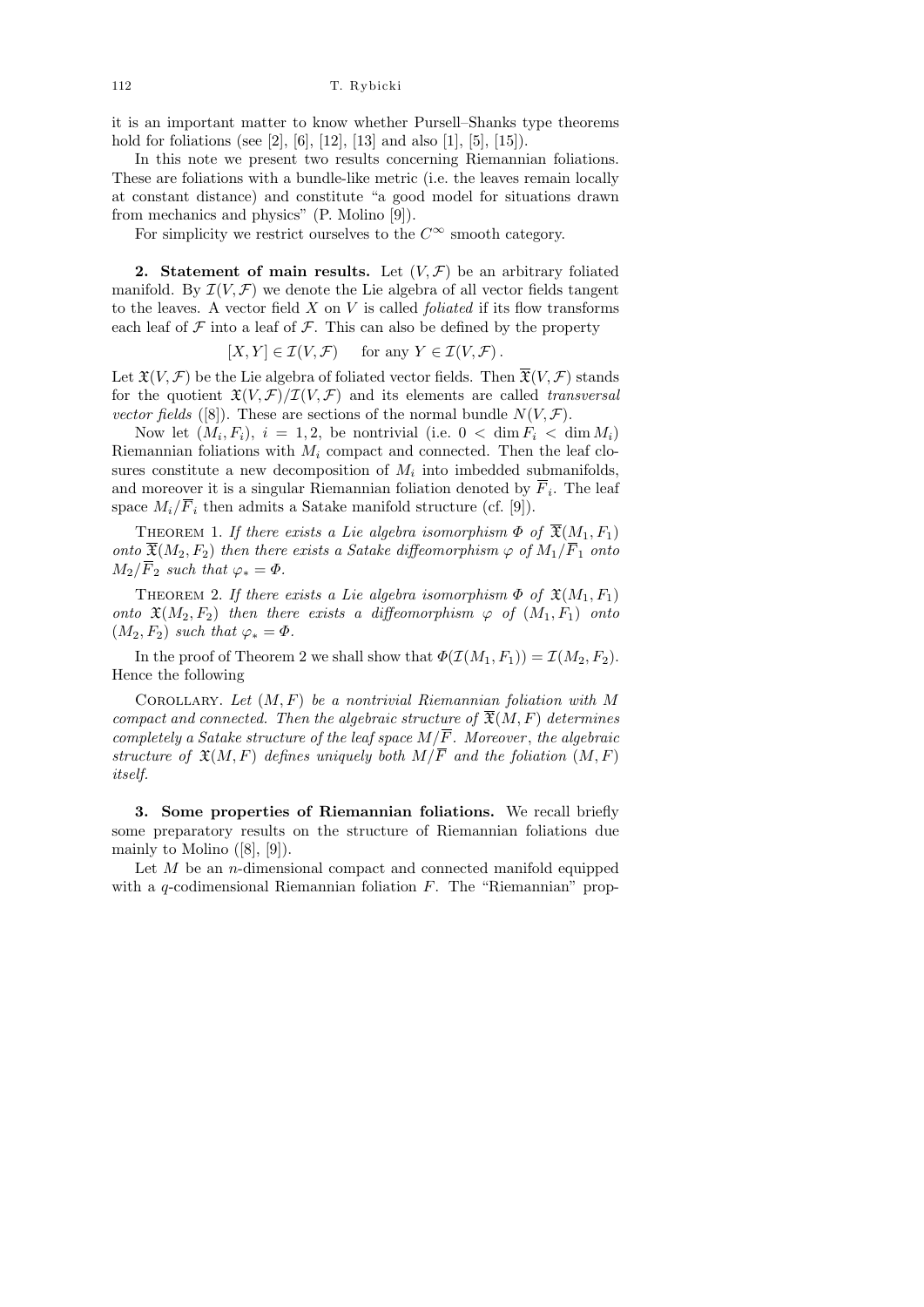erty is characterized as follows. Let  $(\widetilde{L}(M, F), M, p)$  be the  $GL(q)$ -principal bundle of transversal frames, i.e. the bundle of linear frames of the normal bundle  $N(M, F)$ . Then  $L(M, F)$  admits an  $O(q)$ -reduction, say  $(L(M, F), M, p)$ . If  $(M, F)$  is transversally oriented, then one can assume  $L(M, F)$  to be still connected by passing to the  $SO(q)$ -subbundle.

On the total space  $L(M, F)$  one defines a lifted foliation  $F_1$  (dim  $F_1$  = dim F) as follows. Take a submersion  $f_i: U_i \to f_i(U_i)$ ,  $f(U_i) \subset \mathbb{R}^q$ , defining  $F$  on  $U_i$ . Then we have the commutative diagram

$$
p^{-1}(U_i) \xrightarrow{f_{i*}} L(f_i(U_i))
$$
  
\n
$$
\downarrow \qquad \qquad \downarrow
$$
  
\n
$$
U_i \xrightarrow{f_i} f_i(U_i)
$$

where the vertical arrows are the projections of  $O(q)$ -bundles. The compatibility conditions are easily checked and  $F_1$  is defined by the submersions  $f_{i*}$ . Thus one can say that a leaf of  $F_1$  is generated by "sliding" a transversal frame along a leaf of F. Similarly we define a foliation  $\widetilde{F}_1$  on  $\widetilde{L}(M, F)$ .

Now denote by X the natural lift of  $X \in \mathfrak{X}(M, F)$  to  $\mathcal{L}(M, F)$ . Then it is easily seen that  $\widetilde{X} \in \mathfrak{X}(\widetilde{L}(M, F), \widetilde{F}_1)$ . Unfortunately, there is no natural lift of X to  $L(M, F)$ .

However, the following is true.

PROPOSITION 3.1. If  $X \in \mathcal{I}(M, F)$  then  $\widetilde{X} \in \mathcal{I}(L(M, F), F_1)$ . Furthermore, if  $\overline{\mathcal{I}}(M, F)$  denotes the Lie subalgebra of all foliated vector fields tangent to the foliation  $\overline{F}$ , then  $X \in \overline{\mathcal{I}}(M, F)$  implies that  $\widetilde{X} \in \overline{\mathcal{I}}(L(M, F), F_1)$ .

P r o o f. The first assertion follows immediately from the above diagram. The second is a consequence of the fact that the compact set  $L(M, F)$  is an  $\overline{F}$ -saturated subset of  $\overline{L}(M, F)$ , and that any leaf of  $F_1$  projects to a leaf of F (so that if  $p(L_1) = L$  then  $p^{-1}(\overline{L}) \supset \overline{L}_1$ ).

A decisive point is that  $(L(M, F), F_1)$  is a transversally parallelizable foliation. In this situation we may apply the Structural Theorem [8]: the closures of the leaves of  $F_1$  are the fibers of a locally trivial basic fibration

$$
\pi^T: L(M, F) \to W^T
$$

where  $W^T$  is called a *basic manifold* and its dimension is called the *basic* dimension of  $F_1$  (and  $F$ ).

Next observe that if  $L_1 \in F_1$  and  $p(L_1) = L$  then  $p(\overline{L}_1) = \overline{L}$ . In fact,  $p(\overline{L}_1)$  is compact, so it contains  $\overline{L}$ . By continuity,  $\overline{L}_1 \subset p^{-1}(\overline{L})$ . This leads us to the following fundamental fact. The space of leaves of the singular foliation  $\overline{F}$  is homeomorphic to the orbit space of an  $O(q)$ -action on  $W^T$ , i.e.  $M/\overline{F}$  is homeomorphic to  $W^T/O(q)$ . In fact, the inverse image  $p^{-1}(\overline{L})$ is an  $O(q)$ -orbit in  $W<sup>T</sup>$ .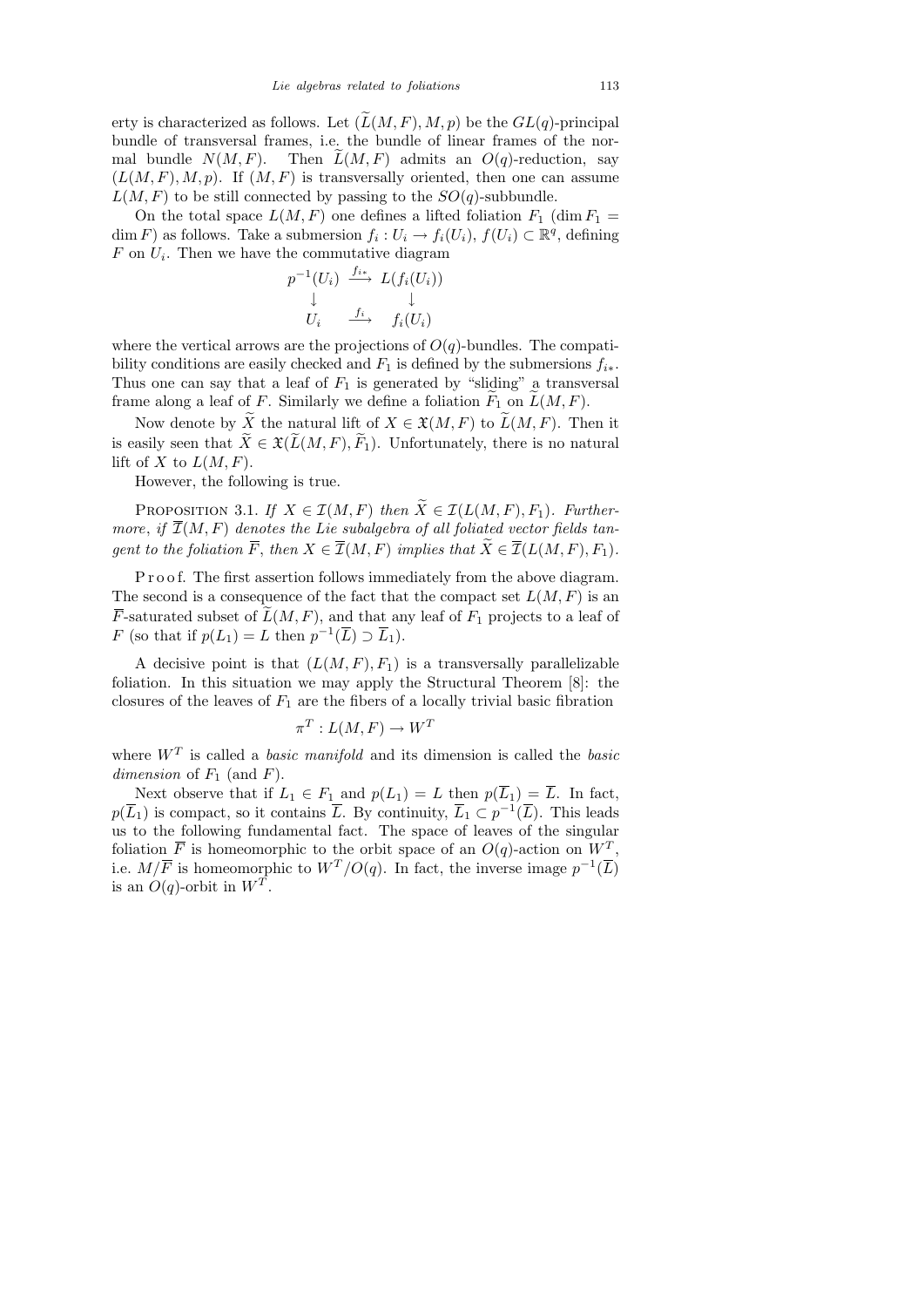Define  $\overline{M} = M/\overline{F}$ ,  $W = W^T/O(q)$ , and let  $h : \overline{M} \to W$  be the above homeomorphism.

PROPOSITION 3.2. There is a commutative diagram

$$
L(M, F) \xrightarrow{\pi^T} W^T
$$
  
\n
$$
\downarrow \rho
$$
  
\n
$$
M \xrightarrow{\pi} \overline{M} \xrightarrow{h} W
$$

and all arrows are Satake morphisms (with the Satake structure on W being induced by h).

An important feature of  $(M, F)$  consists in its stratification. First we take as a stratum,  $\Delta_i$ , the union of leaves of  $\overline{F}$  with the same dimension j,  $j = q, \ldots, n-r$ , where r is the basic dimension. Each  $\Delta_i$  is an imbedded submanifold of M. Then we may refine  $\{\Delta_j\}$  by taking the substratification  $\{\Sigma_{\alpha}\}\$  such that  $\Sigma_{\alpha} \subset \Delta_j$  and  $\Sigma_{\alpha}$  is the union of all leaves in  $\Delta_j$  with holonomy group of the same fixed cardinality. This possibility follows from the observation that all the leaves of  $\overline{F}|\Delta_j$  have a finite holonomy.

The significance of the resulting stratification is revealed in the following.

PROPOSITION 3.3. The strata  $\Sigma_{\alpha}$  are imbedded submanifolds in M. The leaf space  $\Sigma_{\alpha}/\overline{F}|\Sigma_{\alpha}$  is an ordinary manifold.

The proof of the first part appeals to deep properties of Riemannian foliations (see Lemma 5.3 of [9]). The second part is straightforward.

PROPOSITION 3.4. There is a commutative diagram

$$
L(\Sigma_{\alpha}, F_{\alpha}) \xrightarrow{\pi_{\alpha}^T} W_{\alpha}^T
$$

$$
p_{\alpha} \downarrow \qquad \downarrow \varrho_{\alpha}
$$

$$
\Sigma_{\alpha} \xrightarrow{\pi_{\alpha}} W_{\alpha}
$$

where  $F_{\alpha} = F|\Sigma_{\alpha}, W_{\alpha} = \Sigma_{\alpha}/\overline{F}_{\alpha}, W_{\alpha}^{T} = \varrho^{-1}(W_{\alpha}),$  and all maps are restrictions of those in 3.2. Furthermore, all the maps are the projections of locally trivial fibrations.

P r o o f. The only thing to check is that  $\varrho_{\alpha}: W_{\alpha}^T \to W_{\alpha}$  is a locally trivial fibration. This is so because the fibers of  $\varrho_{\alpha}$  are compact and the other maps in the diagram are locally trivial fibrations.

PROPOSITION 3.5. Let  $X \in \mathfrak{X}(M, F)$ . Then X is tangent to each stratum  $\Sigma_{\alpha}$ .

In fact, the flow of  $X$  preserves the leaf closure dimension as well as the cardinality of the holonomy group.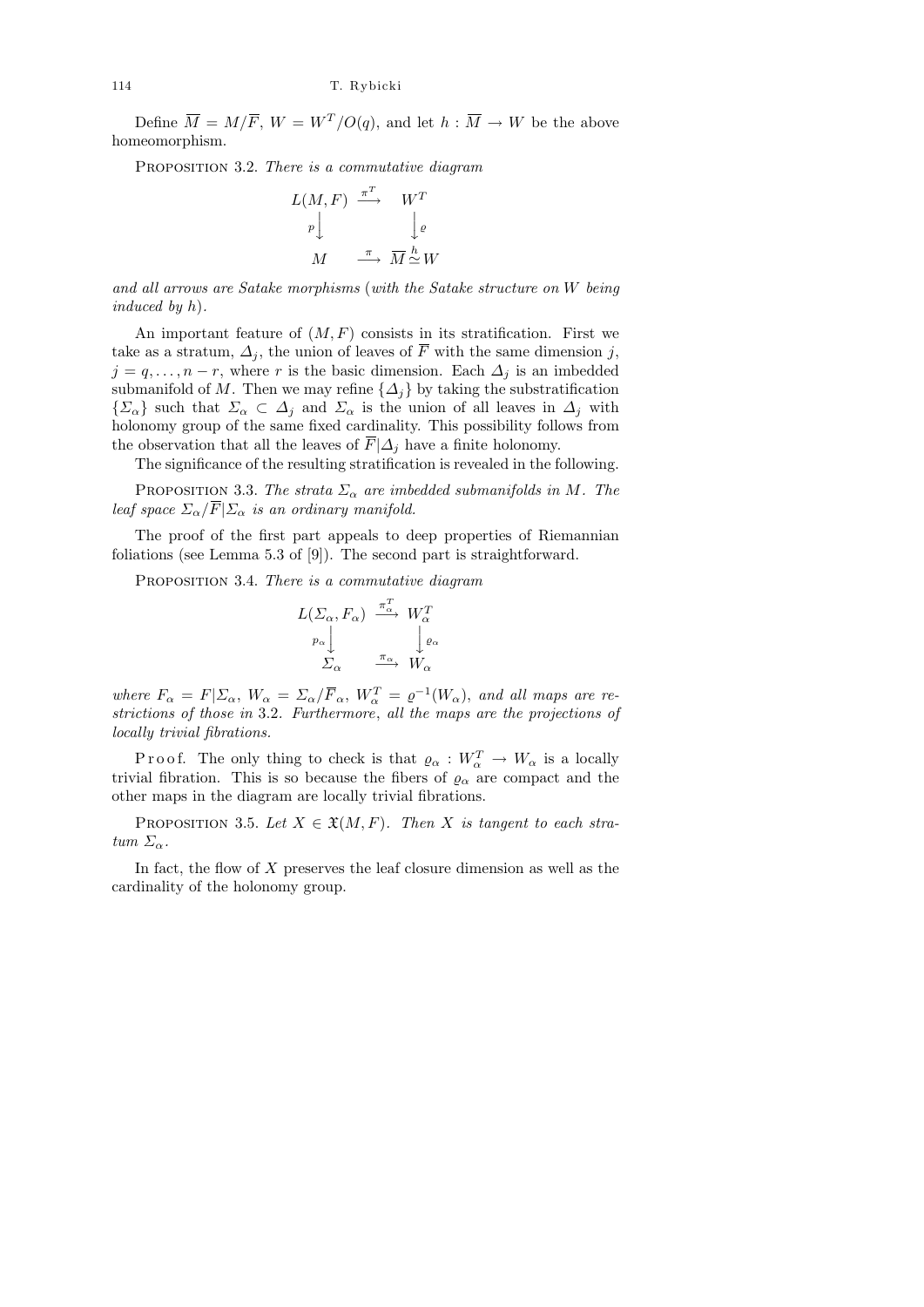4. Proof of Theorem 1. The starting point of this section is a theorem due to K. Abe [1] concerning a compact Lie group action on a manifold. Some preparatory definitions are necessary.

Let  $G$  be a compact Lie group acting on a connected paracompact manifold V. Setting  $\overline{V} = V/G$  one has an induced smooth structure on  $\overline{V}$  such that  $f: \overline{V} \to \mathbb{R}$  is smooth iff  $f \circ \varrho : V \to \mathbb{R}$  is smooth, where  $\varrho$  is the natural projection. As usual, a map  $\varphi : \overline{V} \to \overline{V}'$ ,  $\overline{V}' = V'/G'$ , is smooth if  $f \circ \varphi \in C^{\infty}(\overline{V})$  for any  $f \in C^{\infty}(\overline{V}')$ , and  $\varphi$  is a diffeomorphism if both  $\varphi$ and  $\varphi^{-1}$  are smooth.

Next, proceeding by analogy to the case of a manifold, one defines  $D(\overline{V})$ as the Lie algebra of all derivations of  $C^{\infty}(\overline{V})$ . However, our object of interest is the Lie subalgebra  $\mathfrak{X}(\overline{V})$  of compactly supported elements of  $D(\overline{V})$ which preserve the stratification of  $\overline{V}$  induced by the G-action. A theorem of G. W. Schwarz [14] then says that  $\mathfrak{X}(\overline{V})$  is the image under  $\rho_*$  of  $\mathfrak{X}_G(V)$ , the Lie algebra of all  $G$ -invariant compactly supported vector fields on  $V$ . For more details, see [3] and [14].

The proof of the following theorem is long and complicated.

THEOREM 4.1 (Abe). Let  $G$  and  $G'$  be compact Lie groups acting on  $para compact$  and connected manifolds  $V$  and  $V'$ , respectively. If there exists a Lie algebra isomorphism  $\Phi : \mathfrak{X}(\overline{V}) \to \mathfrak{X}(\overline{V'})$  then there exists a strata preserving diffeomorphism  $\varphi : \overline{V} \to \overline{V}'$  such that  $\varphi_* = \Phi$ .

Let us return to the Riemannian foliation  $(M, F)$ . We want to establish that the homeomorphism  $h : \overline{M} \to W$  is actually a Satake diffeomorphism.

PROPOSITION 4.2. If  $C^{\infty}(\overline{M})$  is the set of all Satake morphisms of  $\overline{M}$ onto R, and  $C^{\infty}(W)$  is defined as above  $(W = W^T/O(q))$ , then  $h^*C^{\infty}(W)$  $= C^{\infty}(\overline{M})$ . In particular, the smooth structure of the O(q)-orbit space W is induced by a Satake manifold structure.

P r o o f. First, making use of Proposition 3.2, we reconstruct the explicit definition of  $h^*$ . Let  $f \in C^{\infty}(W)$ . Then  $f \circ \varrho \circ \pi^T$  is a G-invariant,  $F_1$ foliated function on  $L(M, F)$  and there is a unique  $g : \overline{M} \to \mathbb{R}$  such that  $g \circ \pi \circ p = f \circ \varrho \circ \pi^T$ . Of course,  $h^*(f) = g$ .

Next,  $f \circ \varrho \circ \pi^T \in C^\infty(L(M,F))$  so that  $g \circ \pi \in C^\infty(M)$ . Hence, by Lemma 4.3 below,  $g \in C^{\infty}(\overline{M})$ . On the other hand, by the definition,  $(h^{-1})^*(f) \in$  $C^{\infty}(W)$  if  $f \in C^{\infty}(\overline{M})$ .

LEMMA 4.3.  $f \in C^{\infty}(\overline{M})$  iff  $f \circ \pi \in C^{\infty}(M)$ .

This follows easily from the fact that the Satake morphism  $\pi$  is (locally) induced by a submersion. We leave the details to the reader.

Now we are in a position to conclude the proof of Theorem 1. In view of Proposition 4.2, the proof reduces to an application of Theorem 4.1 if we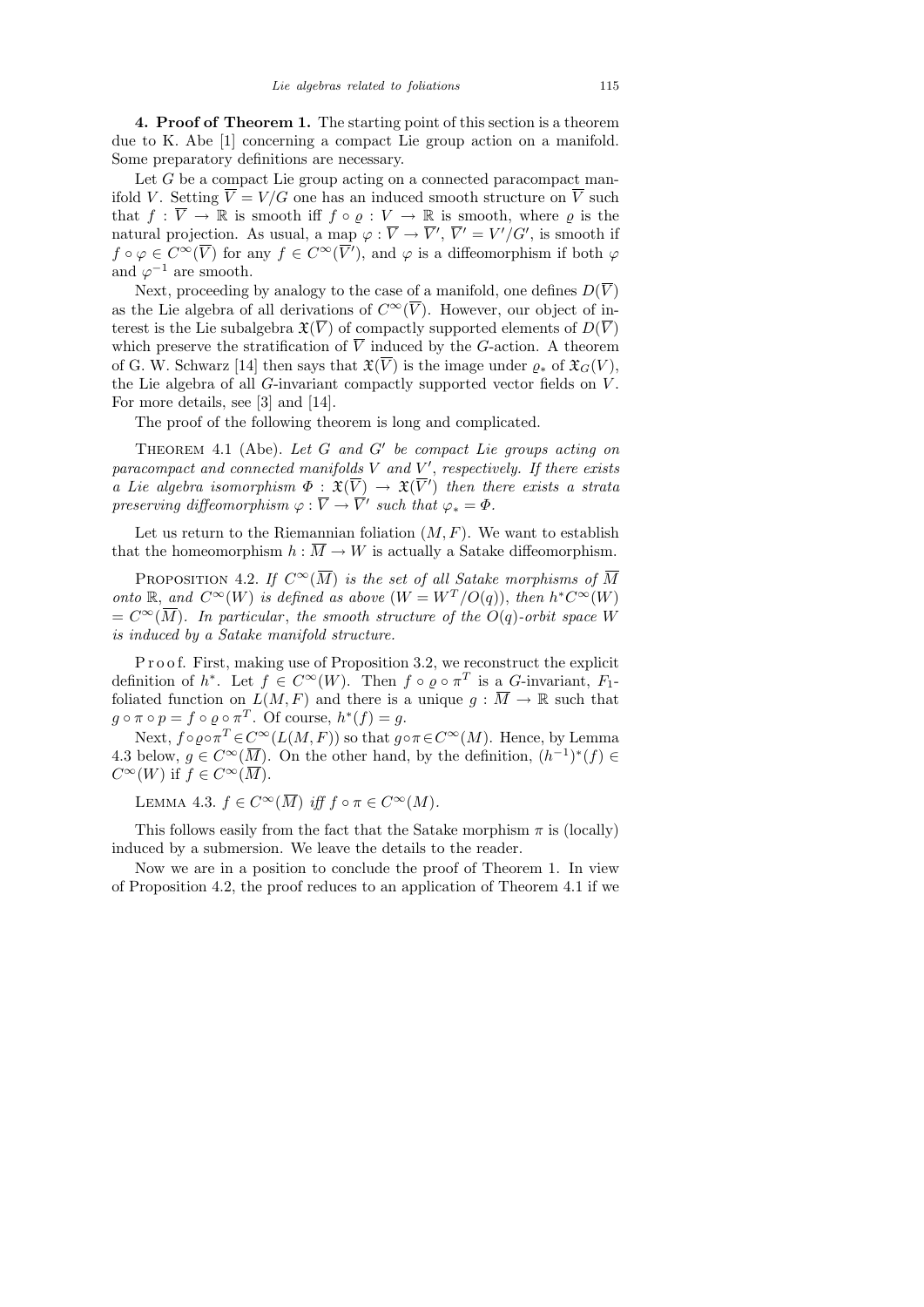show that  $\overline{\mathfrak{X}}(M,F)$  is isomorphic to  $\mathfrak{X}(W)$ , the latter being defined as at the beginning of this section.

It follows from the commutative diagram

$$
p^{-1}N(M, F) \xrightarrow{p_*} N(M, F)
$$
  
\n
$$
\downarrow \qquad \qquad \downarrow
$$
  
\n
$$
L(M, F) \xrightarrow{p} M
$$

that  $\overline{\mathfrak{X}}(M,F)$ , the totality of global sections of  $N(M, F)$ , is pulled back isomorphically to the set of  $O(q)$ -invariant sections of  $p^{-1}N(M, F)$ . Equivalently, this is the Lie algebra of all  $O(q)$ -invariant  $F_1$ -transversal vector fields on  $L(M, F)$  modulo ker  $p_{\ast}$ . The latter in turn projects isomorphically under  $\pi^T_*$  to the Lie algebra of all  $O(q)$ -invariant vector fields on  $W^T$  modulo ker  $\varrho_*,$  $\mathfrak{X}_{O(q)}(W^T)/\ker \varrho_*$ . Finally, by the theorem of Schwarz,  $\mathfrak{X}_{O(q)}(W^T)/\ker \varrho_*$ is isomorphic to  $\mathfrak{X}(W)$ .

5. Proof of Theorem 2. We shall make use of the diagram in Proposition 3.4. Let us fix a stratum  $\Sigma_{\alpha}$  from the stratification defined in §3. Define a homomorphism

$$
\widetilde{\pi}_{\alpha} : \mathfrak{X}(M,F) \to \mathfrak{X}(W_{\alpha})
$$

such that  $\pi_{\alpha*}(X|\Sigma_{\alpha}) = \widetilde{\pi}_{\alpha}(X)$ . Let  $\mathcal{A}_{\alpha}$  be the image of  $\mathfrak{X}(M,F)$  under  $\widetilde{\pi}_{\alpha}$ .<br>The proof of the part proposition follows a reasoning due to M. Pierrot

The proof of the next proposition follows a reasoning due to M. Pierrot [10].

PROPOSITION 5.1.  $\mathfrak{X}_{\mathfrak{c}}(W_{\alpha}) \subset \mathcal{A}_{\alpha}$ , where  $\mathfrak{X}_{\mathfrak{c}}(W_{\alpha})$  is the Lie algebra of compactly supported vector fields on the manifold  $W_{\alpha}$ .

Proof. Let  $X \in \mathfrak{X}_{\mathfrak{c}}(W_\alpha)$ . Bearing in mind that  $\varrho_\alpha: W_\alpha^T \to W_\alpha$  is a locally trivial fibration, the compactly supported X lifts to some  $X^T$  on  $W^T_{\alpha}$ ,  $X<sup>T</sup>$  being also with compact support. This vector field, in turn, extends from the imbedded submanifold  $W_\alpha^T$  to the manifold  $W^T;$  the resulting vector field is still denoted by  $X^T$ . Now  $(L(M, F), F_1)$  is transversally parallelizable, so that one can lift  $X^T$  to a foliated vector field  $Y^T$  on  $L(M, F)$ . Next we transform  $Y^T$  to an  $SO(q)$ -invariant and still  $F_1$ -foliated vector field  $\tilde{Y}^T$ , namely

$$
\widetilde{Y}^T = \int \limits_{SO(q)} (R_g^* Y^T) \, d\mu \,,
$$

where  $\mu$  is the normalized Haar measure on  $SO(q)$ . It is evident that  $\varrho_{\alpha * \pi_X^T}(Y^T) = X$ , so that  $\widetilde{\pi}_{\alpha}(Y) = X$  where  $Y = p_*(Y^T)$ .

This completes the proof.

Now we try to describe some maximal ideals in  $\mathfrak{X}(M, F)$  by means of the homomorphisms  $\tilde{\pi}_{\alpha}$ . We start with some generalities.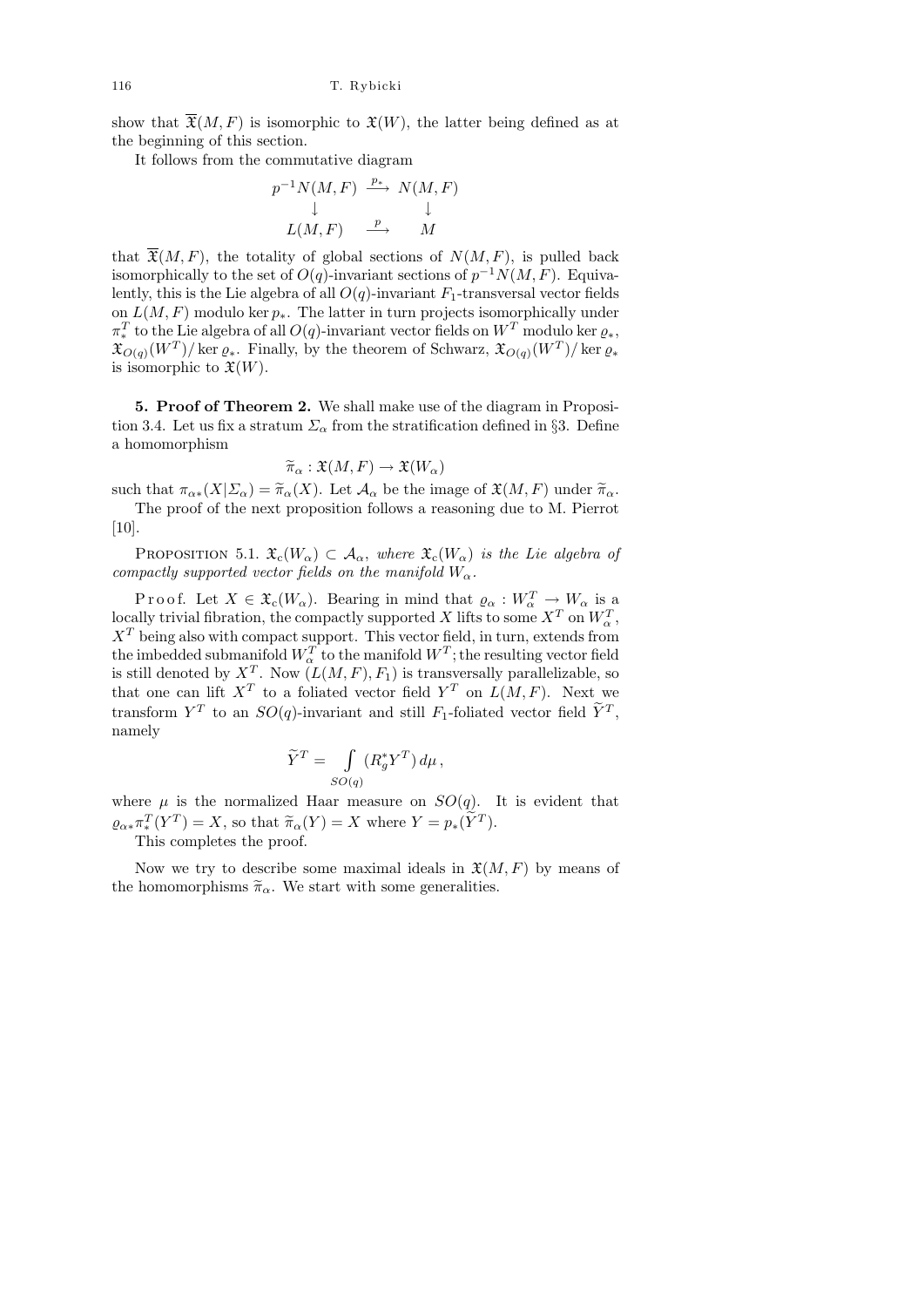Let V be a manifold and  $p \in V$ . We denote by  $S_p = S_p(\mathfrak{X}(V))$  the Lie subalgebra in  $\mathfrak{X}(V)$  formed by all vector fields vanishing at p. If A is a Lie subalgebra of  $\mathfrak{X}(V)$ , then we set  $S_p(\mathcal{A}) = \mathcal{A} \cap S_p$ . Next

$$
m_p = m_p(\mathfrak{X}(V)) = \{ X \in \mathfrak{X}(V) : [Y_1, \ldots, [Y_r, X] \ldots] \in S_p, \forall r \ge 0 \ \forall Y_1, \ldots, Y_r \in \mathfrak{X}(V) \},
$$

and more generally for any Lie subalgebra  $A$  we set

$$
m_p(\mathcal{A}) = \{ X \in \mathcal{A} : [Y_1, \ldots, [Y_r, X] \ldots] \in S_p, \ \forall r \ge 0 \ \forall Y_1, \ldots, Y_r \in \mathcal{A} \}.
$$

Then  $m_p$  and  $m_p(\mathcal{A})$  are ideals of  $\mathfrak{X}(V)$  and  $\mathcal{A}$ , respectively. Observe that  $\mathcal{A} \cap m_p \subset m_p(\mathcal{A}),$  but equality does not hold (e.g. for  $\mathcal{A} = \mathcal{I}(V, \mathcal{F}),$   $\mathcal{F}$  being a foliation with dim  $> 0$ ).

The proof of the following is in [11], [12].

PROPOSITION 5.2. Let  $(V, \mathcal{F})$  be an arbitrary foliation with dim  $> 0$ . The ideals  $m_p(\mathcal{I}(V, \mathcal{F}))$ ,  $p \in V$ , are the unique maximal ideals in  $\mathcal{I}_c(V, \mathcal{F})$ . In particular,  $m_p(\mathfrak{X}_c(V))$  are the unique maximal ideals in  $\mathfrak{X}_c(V)$ .

As usual "c" indicates compactly supported subalgebras.

LEMMA 5.3. Let dim  $W_{\alpha} > 0$  and  $x \in W_{\alpha}$ . Then  $m_x(\mathcal{A}_{\alpha})$  is a maximal ideal in  $A_{\alpha}$ .

P r o o f. We make use of Proposition 5.1. Let I be an ideal in  $A_{\alpha}$  such that  $m_x(\mathcal{A}_\alpha) \subsetneq I$  for some x. Then a standard argument shows that  $\mathfrak{X}_c(W_\alpha) \subset I$ . Furthermore, if  $X \in \mathcal{A}_{\alpha}$  then clearly  $X = X_1 + X_2$  with  $X_1 \in \mathfrak{X}_{\alpha}(W_{\alpha}),$  $X_2 \in m_x(\mathfrak{X}(W_\alpha))$ . Hence  $X_2 \in \mathcal{A}_\alpha$ . But  $\mathcal{A}_\alpha \cap m_x \subset m_x(\mathcal{A}_\alpha)$  so that  $X_2 \in I$ and  $X \in I$ . Thus  $I = \mathcal{A}_{\alpha}$ .

R e m a r k. Simple examples (modifying an example in [13]) show that the  $m_x(\mathcal{A}_\alpha)$  need not be unique maximal ideals.

We introduce the following notation:  $M = \Sigma_0 \cup \Sigma_1$  where  $\Sigma_0$  is the union of all singular strata, i.e. the strata  $\Sigma_\alpha$  with  $\dim W_\alpha = 0$ , and  $\Sigma_1$  the union of all regular strata.

DEFINITION. Let  $L \in \overline{F}$ ,  $L \subset \Sigma_1$ . Set  $\mu_L = \tilde{\pi}_{\alpha}^{-1}(m_x)$  where  $\pi_{\alpha}(L) = \{x\}$ .

Then by Lemma 5.3,  $\mu_L$  is a maximal ideal in  $\mathfrak{X}(M,F)$ .

Now our goal is to get rid of maximal ideals which do not contain  $\overline{\mathcal{I}}(M, F)$ . The following observations show that these are ideals connected with singular strata.

PROPOSITION 5.4. Let I be a maximal ideal of  $\mathfrak{X}(M,F)$ . If  $I \neq$  $m_p(\mathfrak{X}(M,F))$  for any  $p \in \Sigma_0$  then  $\mathcal{I}(M,F) \subset I$ .

P r o o f. First observe that  $I \not\subset m_p(\mathfrak{X}(M, F))$  for any  $p \in \Sigma_1$ . In fact, if  $I \subset m_p(\mathfrak{X}(M,F))$  for  $p \in L \in \overline{F}$  then  $I \subsetneq \mu_L$ , contrary to the maximality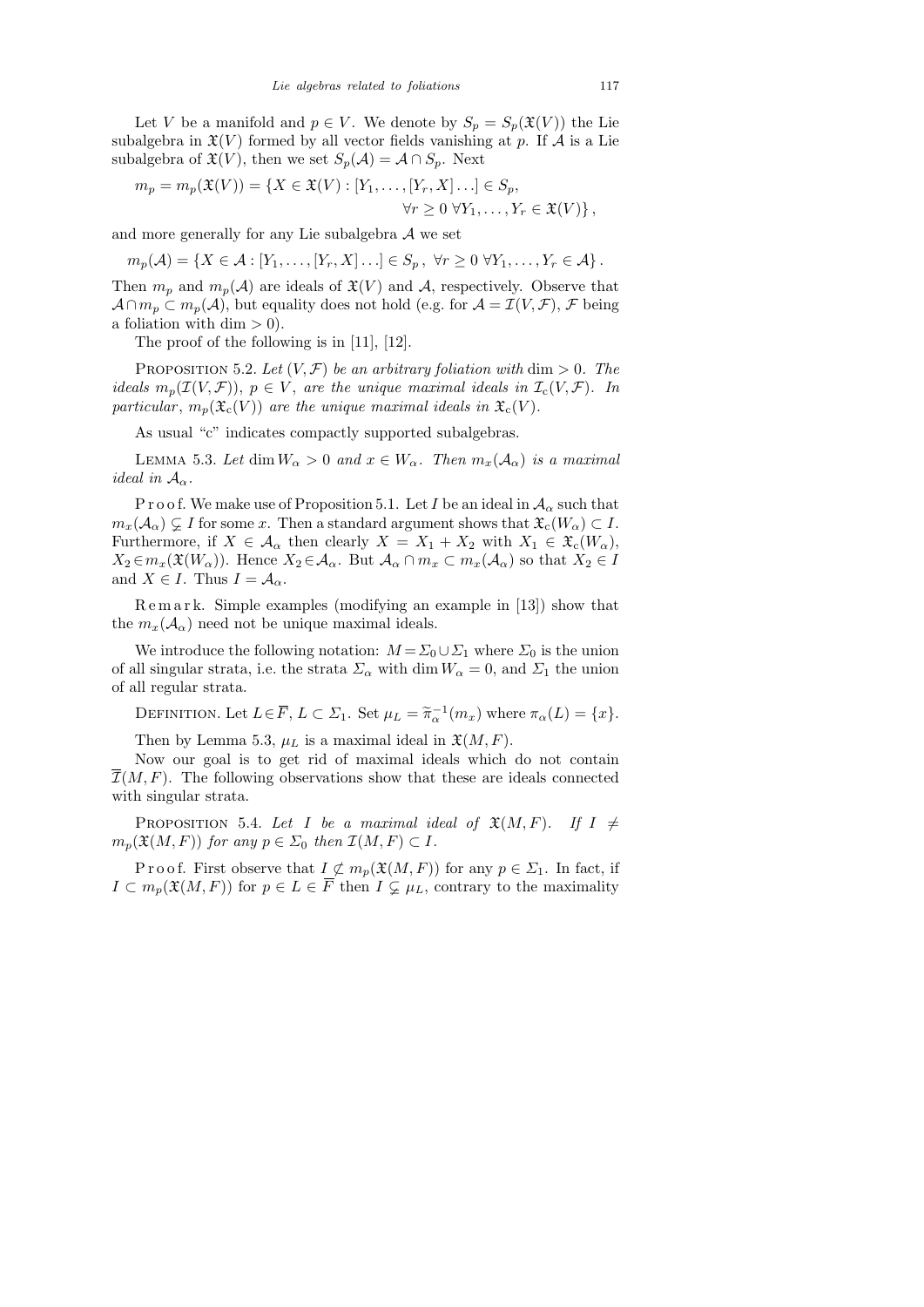of I. Thus, in view of the definition of  $m_p(\mathfrak{X}(M, F))$ , for any  $p \in M$  there is an  $X \in I$  such that  $X(p) \neq 0$ .

Fix for a moment  $p \in M$  and  $X \in I$  with  $X(p) \neq 0$ . One can take a distinguished chart  $(U, x_1, ..., x_{n-q}, y_1, ..., y_q)$  at p (i.e.  $x_i(p) = 0, y_j(p) = 0$ and for  $y_1, \ldots, y_q$  fixed,  $x_1, \ldots, x_{n-q}$  are local coordinates of a leaf) such that either

(a)  $X = \partial/\partial x_1 + \sum_j g_j(y_1, \ldots, y_q) \partial/\partial y_j$  with  $g(0) = 0$  (if X is tangent at  $p$ , or

(b)  $X = \partial/\partial y_1$  (if X is not tangent at p),

on a neighborhood of  $p$ . This follows from the fact that any foliated vector field can be locally written in a distinguished chart in the form

$$
\sum f_i(x,y)\partial/\partial x_i + \sum g_j(y)\partial/\partial y_j,
$$

where  $x = (x_1, \ldots, x_{n-q}), y = (y_1, \ldots, y_q)$ , and from the possibility of a special choice of a distinguished chart (see e.g. [5], [6]).

We wish to modify the form of X in the case (a). As  $\mathcal{I}(M, F)$  is a  $C^{\infty}(M)$ -module, a standard reasoning gives the existence of  $Z \in \mathcal{I}(M, F)$ such that  $Z = x_1 \partial/\partial x_1$  on a neighborhood of p. Define  $Y = [X, Z]$ . Then  $Y = [\partial/\partial x_1 + \sum_j g_j(y)\partial/\partial y_j, x_1\partial/\partial x_1] = \partial/\partial x_1$  on a neighborhood of p. Thus we may assume that for any  $p \in M$  there exists  $Y \in I$  such that  $Y = \partial/\partial x_1$  or  $\partial/\partial y_1$  in some distinguished chart at p. Let  $M = \bigcup_{i=1}^r U_i$  be a finite open cover  $(M \text{ is compact})$  consisting of domains of charts satisfying the above property (i.e. an extension to M of  $\partial/\partial x_1$  or  $\partial/\partial y_1$  belongs to I).

We wish to show that  $\mathcal{I}(M, F) \subset I$ . For  $X \in I$  we have a decomposition  $X = X_1 + \ldots + X_r$  with  $X_i \in \mathcal{I}(M, F)$ , supp  $X_i \subset U_i$  (it suffices to multiply X by a partition of unity subordinate to  $\{U_i\}$ ). Hence we may assume that supp  $X \subset U$ , U being a distinguished chart domain, and that an extension Y of  $\partial/\partial x_1$  belongs to I (for  $\partial/\partial y_1$  the proof is the same). Let  $X = \sum f_i(x, y)\partial/\partial x_i$  on U. Choose a smooth function  $\varphi$  such that  $\mathrm{supp}\,\varphi\subset U$  and  $\varphi=1$  on a neighborhood of  $\mathrm{supp}\,X$ . Next let a smooth function  $\psi$  satisfy supp  $\psi \subset U$ ,  $\psi = 1$  on a neighborhood of supp  $\varphi$ . Then for  $i = 1, \ldots, n - q$  we have

$$
\left[Y,\left(\psi\int\limits_{-\infty}^{x_1}\varphi\,dx_1\right)\partial/\partial x_i\right]=Z+\varphi\partial/\partial x_i\,,
$$

where supp  $Z \subset M \setminus \text{supp }\varphi$ , and

$$
\[Z + \varphi \partial/\partial x_i, \left(\varphi \int \limits_{-\infty}^{x_i} f_i dx_i\right) \partial/\partial x_i\] = \left[\varphi \partial/\partial x_i, \left(\varphi \int \limits_{-\infty}^{x_i} f_i dx_i\right) \partial/\partial x_i\right] = f_i \partial/\partial x_i.
$$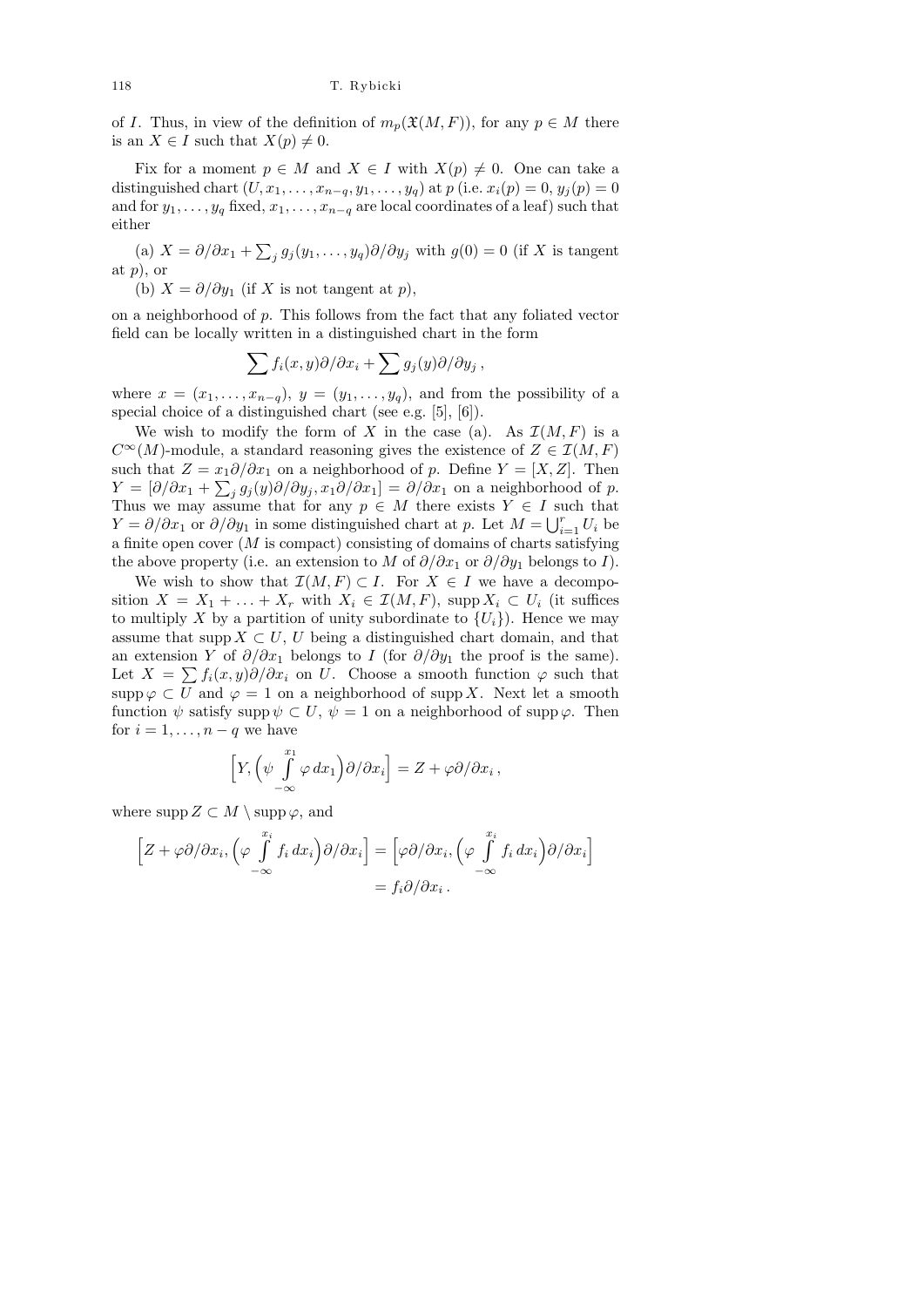Therefore  $f_i \partial/\partial x_i \in I$  and  $X \in I$ , which completes the proof.

COROLLARY 5.5. The ideal  $m_p(\mathfrak{X}(M, F))$ ,  $p \in \Sigma_0$ , is either maximal, or contained in a maximal finite-codimensional ideal I such that  $\mathcal{I}(M, F) \subset$  $I \subset \overline{\mathcal{I}}(M,F)$ .

In fact, if  $p \in L \in F$ , L closed, then by the above reasoning  $m_p(\mathfrak{X}(M, F))$ is maximal. On the other hand, if  $p \in L \neq \overline{L}$  then  $I = \{X \in \mathfrak{X}(M, F) : X \text{ is }$ tangent to F on  $\overline{L}$  satisfies the assertion.

DEFINITION. A maximal ideal I of  $\mathfrak{X}(M,F)$  is said to be *distinguished* if  $\overline{\mathcal{I}}(M, F)$  ⊂ I. E.g. the  $\mu$ <sub>L</sub> are distinguished ideals.

We are going to find an algebraic property which characterizes the distinguished ideals. For any Lie subalgebra A of  $\mathfrak{X}(M,F)$  we denote by  $\mathcal{A}^*$ the set of all maximal ideals of A. Our characterization is based on the topological properties of  $\mathcal{A}^*$ .

We introduce the Stone topology on  $\mathcal{A}^*$  in the following way. Let  $\Omega$  be a subset of  $\mathcal{A}^*$ . Then the closure of  $\Omega$  is defined by

$$
\overline{\Omega} = \left\{ \mu \in \mathcal{A}^* : \bigcap \{ \omega \in \Omega \} \subset \mu \right\}.
$$

In particular,  $\overline{\emptyset} = \emptyset$ .

Remark. Let  $(V, \mathcal{F})$  be any foliated manifold with dim  $> 0$ . It is an easy consequence from Proposition 5.2 that the mapping  $V \ni p \rightarrow$  $m_p(\mathcal{I}_c(V,\mathcal{F})) \in \mathcal{I}_c(V,\mathcal{F})^*$  is a homeomorphism. Specifically, V and  $\mathfrak{X}_c(V)^*$ are homeomorphic.

Now we consider the decomposition of  $\mathfrak{X}(M,F)^*$  into connected components in the Stone topology. We wish to show that such a component either contains distinguished ideals only, or contains no distinguished ideals at all. This follows from

PROPOSITION 5.6. Let  $\mathcal D$  (respectively,  $\mathcal N$ ) denote the set of all distinquished (respectively, nondistinguished) ideals of  $\mathfrak{X}(M,F)$ . Then  $\overline{\mathcal{D}} \cap \mathcal{N} = \emptyset$ and  $\mathcal{D} \cap \overline{\mathcal{N}} = \emptyset$ .

Proof. If  $I \in \mathfrak{X}(M,F)^*$  and  $\bigcap \mathcal{D} \subset I$  then  $\mathcal{I}(M,F) \subset I$  and I has to be distinguished. Now let  $I \in \mathfrak{X}(M, F)^*$  be such that  $\bigcap \mathcal{N} \subset I$ , and  $I \in \mathcal{D}$ . Take a foliated vector field  $X \notin I$ . The  $\overline{F}$ -orthogonal part  $X'$  of X satisfies  $X' \notin I$  since  $\mathcal{I}(M, F) \subset I$ . Now, by definition, for any  $p \in \Sigma_0$ ,

$$
X' \in m_p(\mathfrak{X}(M,F)) \Leftrightarrow [Y_1,\ldots,[Y_r,X]\ldots] \in S_p(\mathfrak{X}(M,F)),
$$
  

$$
\forall r \geq 0 \ \forall Y_1,\ldots,Y_r \in \mathfrak{X}(M,F).
$$

This condition is indeed satisfied as the tangent part of  $[Y_i, \ldots, [Y_r, X] \ldots]$ vanishes, and the orthogonal part must be 0 on singular strata. Thus  $X' \in$  $\bigcap \mathcal{N}$  by Corollary 5.5 and  $X' \notin I$ , a contradiction.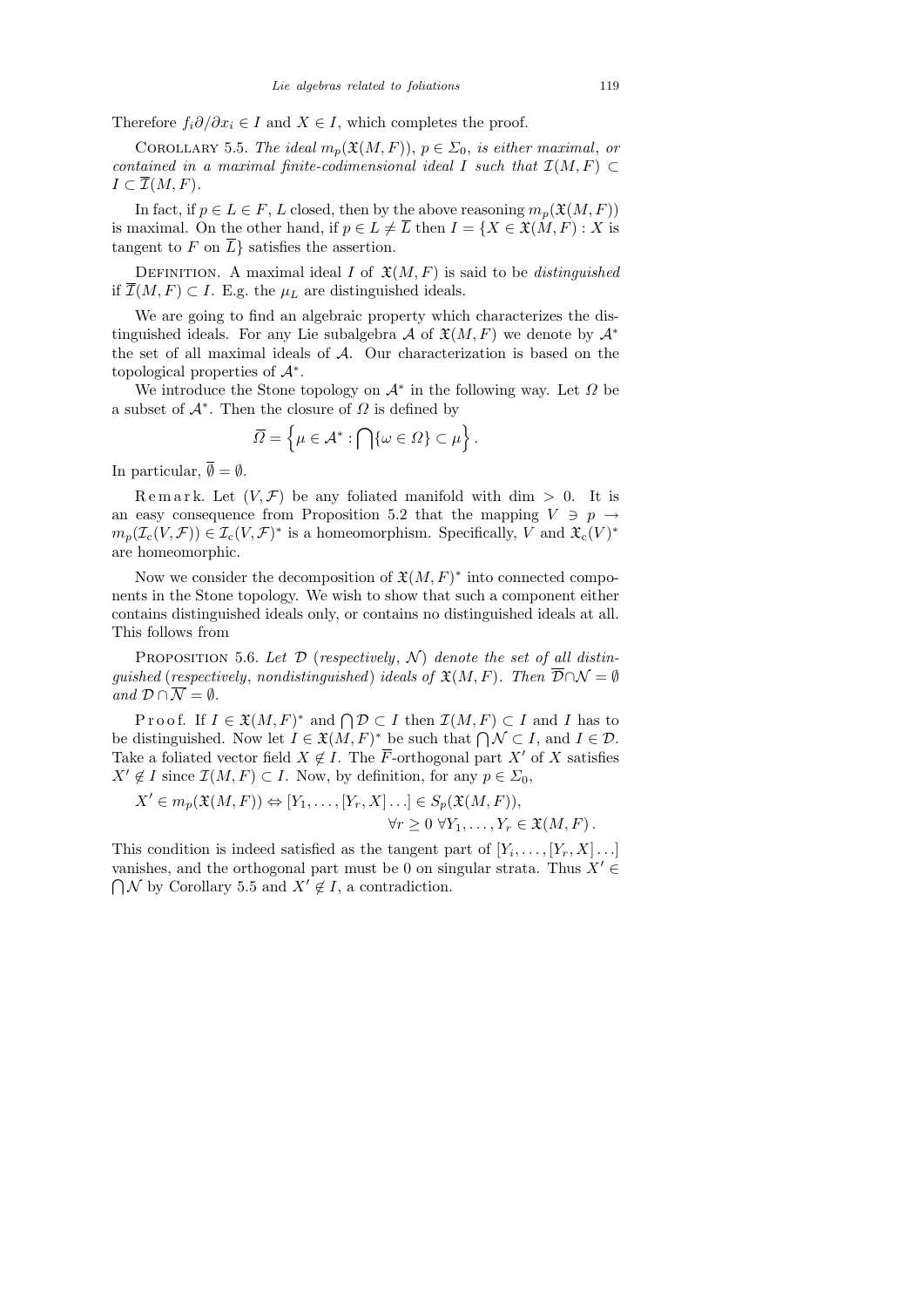Now we are in a position to give the required characterization of distinguished ideals. We introduce the following notation. Letting  $A$  denote a Lie subalgebra of  $\mathfrak{X}(M, F)$ ,  $\mathcal{A}^{\#}$  stands for the set of all ideals of A which are maximal in the set of all infinite-codimensional ideals of  $\mathcal{A}.$ 

For any  $L \in \overline{F}$  consider  $\nu_L = \{X \in \overline{\mathcal{I}}(M,F) : X \text{ is tangent to } F \text{ on } \overline{L}\},\$ which is an ideal in  $\overline{\mathcal{I}}(M, F)$ . Then  $\nu_L$  is finite-codimensional in  $\overline{\mathcal{I}}(M, F)$ , since the foliation  $F|L$  has all its leaves dense. By contrast,  $m_p(\mathcal{I}(M, F))$  is infinite-codimensional in  $\mathcal{I}(M, F)$  as well as  $\mu_L$  is infinite-codimensional in  $\mathfrak{X}(M,F)$ .

PROPOSITION 5.7.  $\mu \in \mathfrak{X}(M,F)^*$  is distinguished if and only if  $\mu$  belongs to an element of a unique minimal family  $R$  of connected components of  $\mathfrak{X}(M,F)^*$  characterized by the equality

$$
\bigcap \left\{ \varrho \in \left( \bigcap \widetilde{\mathcal{R}} \right)^{\#} \right\} = 0,
$$

where  $\mathcal{R} = \bigcup \mathcal{R}$ .

Proof. Suppose  $\mathcal{R} = \mathcal{D}$ . Then  $\bigcap_{\mathcal{R}} \mathcal{R} = \overline{\mathcal{I}}(M, F)$ . Next observe the following implication for any ideal I of  $\overline{\mathcal{I}}(M,F)$ :

$$
m_p(\overline{\mathcal{I}}(M,F)) \subsetneq I \Rightarrow \nu_L \subset I.
$$

Hence  $m_p(\overline{\mathcal{I}}(M, F)) \in (\overline{\mathcal{I}}(M, F))^{\#}$  for any p. This gives

$$
\bigcap \{ \varrho \in (\overline{\mathcal{I}}(M,F))^{\#} \} = 0 \, .
$$

Suppose now that  $R$  does not contain a distinguished component, say  $C$ . It follows easily from the definition of the topology that  $\{\mu_L\}$  is dense in  $\mathcal{D}$ . Hence  $\mu_L \in \mathcal{C}$  for some L. If  $L \subset \Sigma_\alpha$  then again by the definition of the topology,  $\mu_{L'} \in \mathcal{C}$  for every  $L' \subset \Sigma_{\alpha}$ . Then bearing in mind the definition of strata,  $\tilde{\pi}_{\alpha}^{-1}(\mathfrak{X}_{c}(W_{\alpha}))|\Sigma_{\alpha} \subset \bigcap_{\alpha} \tilde{\mathcal{R}}|\Sigma_{\alpha}$  (this makes sense in view of Proposition 3.5). Now let  $J \in (\bigcap \mathcal{R})^{\#}$ . If  $\mathcal{I}(M,F)|\Sigma_{\alpha} \not\subset J|\Sigma_{\alpha}$  then

$$
J|\Sigma_{\alpha} \subset m_p\bigg(\bigcap \widetilde{\mathcal{R}}\bigg)|\Sigma_{\alpha} \subsetneq \mu_L \cap \bigcap \widetilde{\mathcal{R}}|\Sigma_{\alpha},
$$

which contradicts the definition of  $\#$  as  $\mu_L$  is infinite-codimensional in  $\bigcap \mathcal{R}$ . Consequently,  $\mathcal{I}(M, F)|\Sigma_{\alpha} \subset J|\Sigma_{\alpha}$  and  $\bigcap \{\varrho \in (\bigcap \mathcal{R})^{\#}\}\$  is nonzero. This and the minimality of  $R$  imply the proposition.

COROLLARY 5.8.  $\overline{\mathcal{I}}(M, F)$  is the intersection of all distinguished ideals.

COROLLARY 5.9.  $\mathcal{I}(M, F)$  is the intersection, M, of all ideals of  $\overline{\mathcal{I}}(M, F)$ with finite codimension.

Proof. By an argument from the proof of Proposition 5.4 any ideal I of  $\mathcal{I}(M, F)$  which does not contain  $\mathcal{I}(M, F)$  must be contained in some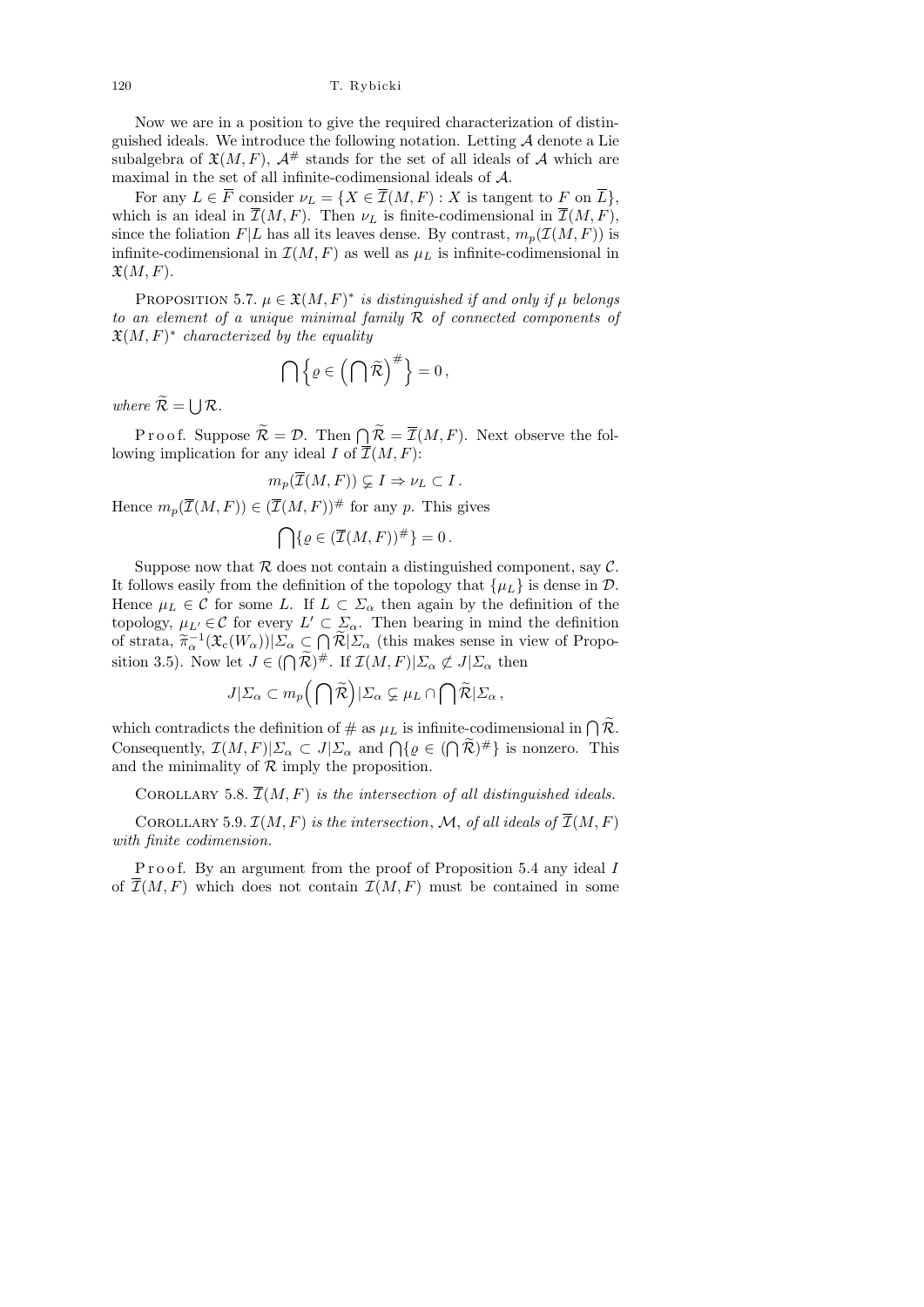$m_p(\overline{\mathcal{I}}(M, F))$ . This means that  $\mathcal{I}(M, F) \subset \mathcal{M}$ . Conversely,  $\nu_L$  is finitecodimensional for all  $L \in \overline{F}$  and  $\mathcal{I}(M, F) = \bigcap \nu_L$ . This completes the proof.

Corollary 5.10. Under the assumptions formulated before the statement of Theorem 2,  $\Phi(\mathcal{I}(M_1, F_1)) = \mathcal{I}(M_2, F_2)$ .

This follows from Corollaries 5.8 and 5.9.

Now to end the proof of Theorem 2 we just apply the Amemiya's theorem, which for our purposes can be reformulated as follows (cf. [12]):

THEOREM 5.11 [2]. If  $\Phi$  is a Lie algebra isomorphism of  $\mathfrak{X}(M_1, F_1)$  onto  $\mathfrak{X}(M_2, F_2)$  such that  $\Phi(\mathcal{I}(M_1, F_1)) = \mathcal{I}(M_2, F_2)$ , then there is a foliation preserving diffeomorphism  $\varphi$  of  $M_1$  onto  $M_2$  such that  $\varphi_* = \Phi$  on  $\mathfrak{X}(M_1, F_1)$ .

Acknowledgements. The author is greatly indebted to the referee for pointing out a gap in the proof of Theorem 2 and for other comments.

**Added in proof** (April 1993)**.** Recently Janusz Grabowski sent me his paper (*Lie algebras of vector fields and generalized foliations*, preprint) where he proved a much stronger version of my Theorem 2. Namely, the theorem holds true for any generalized foliation, also in the real-analytic and holomorphic categories. The proof is based on algebraic properties of modular Lie algebras of vector fields.

## **References**

- [1] K. A b e, *Pursell–Shanks type theorem for orbit spaces of G-manifolds*, Publ. RIMS Kyoto Univ. 18 (1982), 685–702.
- [2] I. Amemiya, *Lie algebra of vector fields and complex structure*, J. Math. Soc. Japan 27 (1975), 545–549.
- [3] M. D a vi s, *Smooth G-manifolds as collections of fiber bundles*, Pacific J. Math. 77 (1978), 315–363.
- [4] R. P. Filipkiewicz, *Isomorphisms between diffeomorphism groups*, Ergodic Theory Dynamical Systems 2 (1982), 159–171.
- [5] K. F u k ui, *Pursell–Shanks type theorem for free G-manifolds*, Publ. RIMS Kyoto Univ. 17 (1981), 249–265.
- [6] K. F u k ui and N. T omi t a, *Lie algebra of foliation preserving vector fields*, J. Math. Kyoto Univ. 22 (1983), 685–699.
- [7] F. Guedira et A. Lichnerowicz, *Géométrie des algèbres de Lie locales de Kirillov*, J. Math. Pures Appl. 63 (1984), 407–484.
- [8] P. Molino, *Géométrie globale des feuilletages riemanniens*, Nederl. Akad. Wetensch. Proc. 85 (1982), 45–76.
- [9] —, *Riemannian Foliations*, Progr. Math. 73, Birkhäuser, 1988.
- [10] M. Pierrot, *Orbites des champs feuilletés pour un feuilletage riemannien sur une variété compacte*, C. R. Acad. Sci. Paris 301 (1985), 443-445.
- [11] L. E. Pursell and M. E. Shanks, *The Lie algebra of a smooth manifold*, Proc. Amer. Math. Soc. 5 (1954), 468–472.
- [12] T. Rybicki, *On the Lie algebra of a transversally complete foliation*, Publ. Sec. Mat. Univ. Autònoma Barcelona 31 (1987), 5-16.